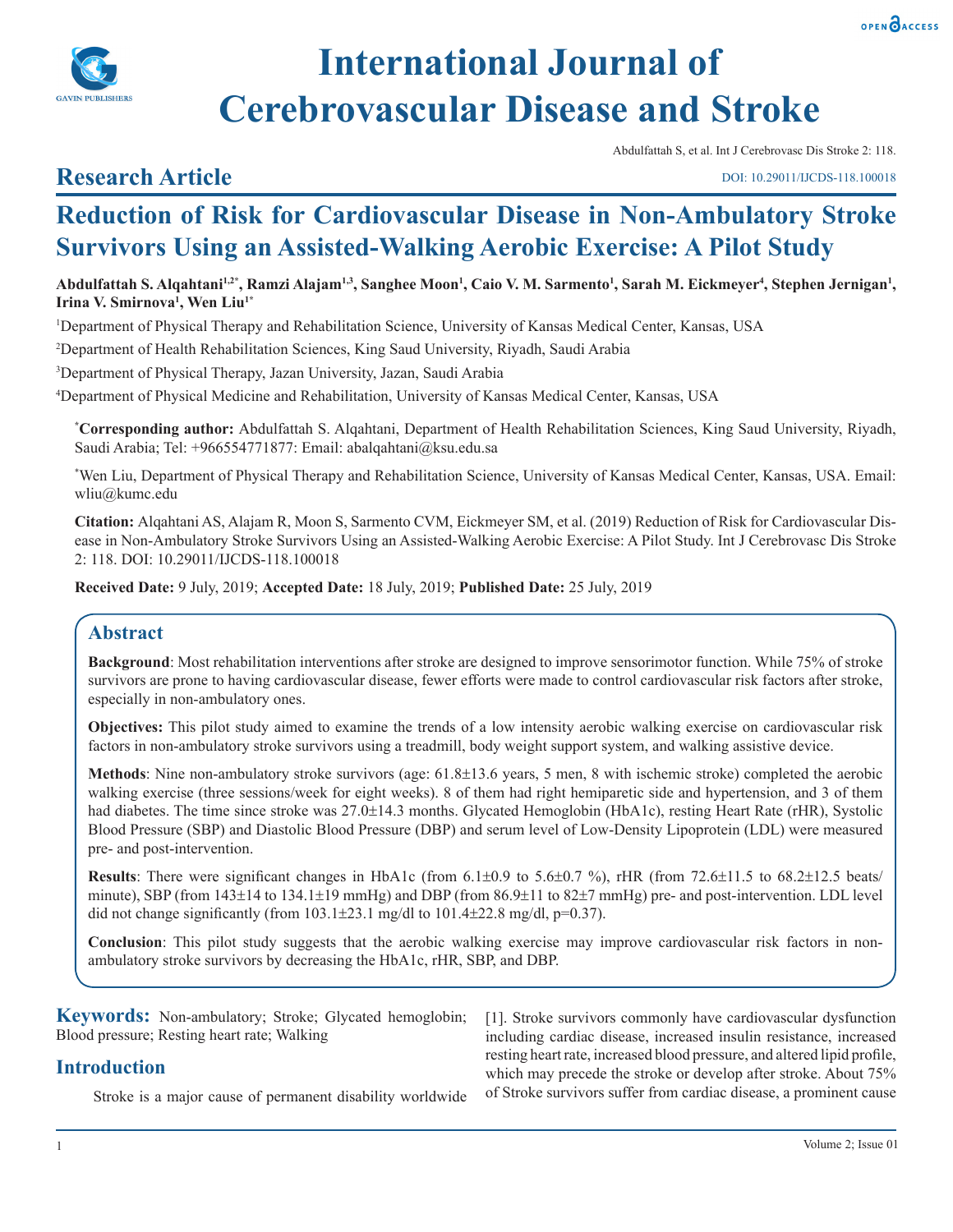of death after stroke [2]. More than half of nondiabetic stroke survivors present with insulin resistance during the subacute stage and are prone to diabetes mellitus [3,4] and higher risk of recurrent stroke [5]. Stroke survivors often have an elevated resting heart rate due to prolonged bed rest and a sedentary lifestyle, and the elevated resting heart rate is a risk factor for cardiac diseases such as myocardial infarction [6,7]. Blood pressure, a risk factors for recurrent stroke and cardiac disease, is often elevated in more than half of stroke survivors [8-11]. More than 50% of stroke survivors have an impaired lipid profile, which is a risk factor for recurrent stroke [11]. In general, stroke survivors are at high risk of stroke recurrence and/or cardiovascular disease, which may lead to severe disability or death [3,4,12,13].

Previous studies have reported that pharmacological and non-pharmacological rehabilitation programs may help stroke survivors by improving their motor skills and quality of life [14- 16]. The majority of those studies have focused on recovery of sensorimotor function, while only a few studies have focused on cardiovascular health after stroke, particularly in non-ambulatory individuals who are at even higher risk of cardiovascular diseases due to sedentary life style [4,17-20]. In people with mild/moderate disabilities after stroke, aerobic exercise was beneficial in multiple health aspects including cardiovascular health [21]. For nonambulatory stroke survivors, however, there is limited information about the effect of aerobic exercise on their cardiovascular health [22-24]. So far, only seven studies have reported cardiovascular outcomes after aerobic exercise in non-ambulatory stroke survivors [23-29]. There were no improvement reported in resting heart rate [23,25,26,28], peak heart rate [23,24,26,27,29], resting blood pressure [25], peak blood pressure [25-27], or lipid profile [23,24] post-aerobic exercise. One of the limiting factors of these studies could be the short duration of interventions, ranging from 2 to 6 weeks [23-26,28]. More clinical research is required to overcome many limiting factors of past studies and improve outcomes of walking exercise in non-ambulatory stroke survivors.

In this study, we aimed to examine the effect of 8-week aerobic walking exercise using a treadmill, partial body weight supporting system, and a novel assistive walking device on glycemic control, resting heart rate, blood pressure, and lipid profile in nonambulatory stroke survivors. We hypothesized that our aerobic walking exercise program would significantly decrease glycated Hemoglobin (HbA1c), resting Heart Rate (rHR), Systolic Blood Pressure (SBP), Diastolic Blood Pressure (DBP), serum level of Low-Density Lipoprotein (LDL) and the score of Patient Health Questionnaire-9 (PHQ-9) in non-ambulatory stroke survivors.

## **Materials and Methods**

## **Study design**

This is a single group, pilot, clinical trial designed to

investigate the outcomes of eight weeks of aerobic walking exercise in measurements of cardiovascular health including glycated Hemoglobin (HbA1c), rHR, systolic and diastolic blood pressure, and Low-Density Lipoprotein (LDL) in non-ambulatory stroke survivors. We defined non-ambulatory stroke survivors as those who cannot walk independently and with a score  $\leq 2$  on the Functional Ambulation Category (FAC) [30]. The FAC uses a classification system of six categories. The lowest classification is Category 1, which indicates nonfunctional ambulation and the highest classification is Category 6, which indicates independent ambulation on varying surfaces. We enrolled men and women who suffered from their first stroke at least six months prior to enrollment, between the ages of 18 to 80 years, ambulated independently before the stroke, were able to understand and follow verbal commands in English, were in stable medical condition, and were unable to walk independently according to the FAC  $(\leq 2)$  at the beginning of intervention [30]. We excluded those who had myocardial infarction or coronary artery bypass surgery less than 3 months before the recruitment date, unstable angina, renal disease, musculoskeletal disorder which prevents subjects from participating in the exercise, resting blood pressure more than 200/110 mm Hg, and restricted passive movement in the major joints of the lower limbs due to severe spasticity or joint contracture. We also excluded those who were unable to travel to our lab for exercise sessions and those who participated in any walking exercise that aimed to induce aerobic effects using a treadmill with or without a body-weight support system. We chose to include chronic stroke survivors because after the first 6 months post stroke and after the rehabilitation treatments have been tried, the condition of non-ambulatory status is determined.

We primarily recruited our study participants from the Physical Medicine and Rehabilitation clinic at the University of Kansas (KU) Health System. In addition, we visited exercise facilities of American Stroke Foundation at the Greater Kansas City metropolitan area to recruit study participants. We used the Healthcare Enterprise Repository for Ontological Narration (HERON), a database managed by the University of Kansas Medical Center (KUMC), from which we obtained information of stroke patients who were admitted to the KU Hospital after acute stroke and agreed to be contacted for opportunities to participate in research projects. We also placed study flyers in local rehabilitation clinic offices. Before we scheduled the baseline evaluation, a phone screen was used to make sure that the inclusion and exclusion criteria were met. This study was approved by the institutional review board at KUMC. All participants provided written informed consent prior to participation.

Ten non-ambulatory stroke survivors were enrolled into our study. One participant withdrew from the study after four weeks of the intervention due to family reasons. Data from nine participants were included in data analyses. Table 1 shows the participants'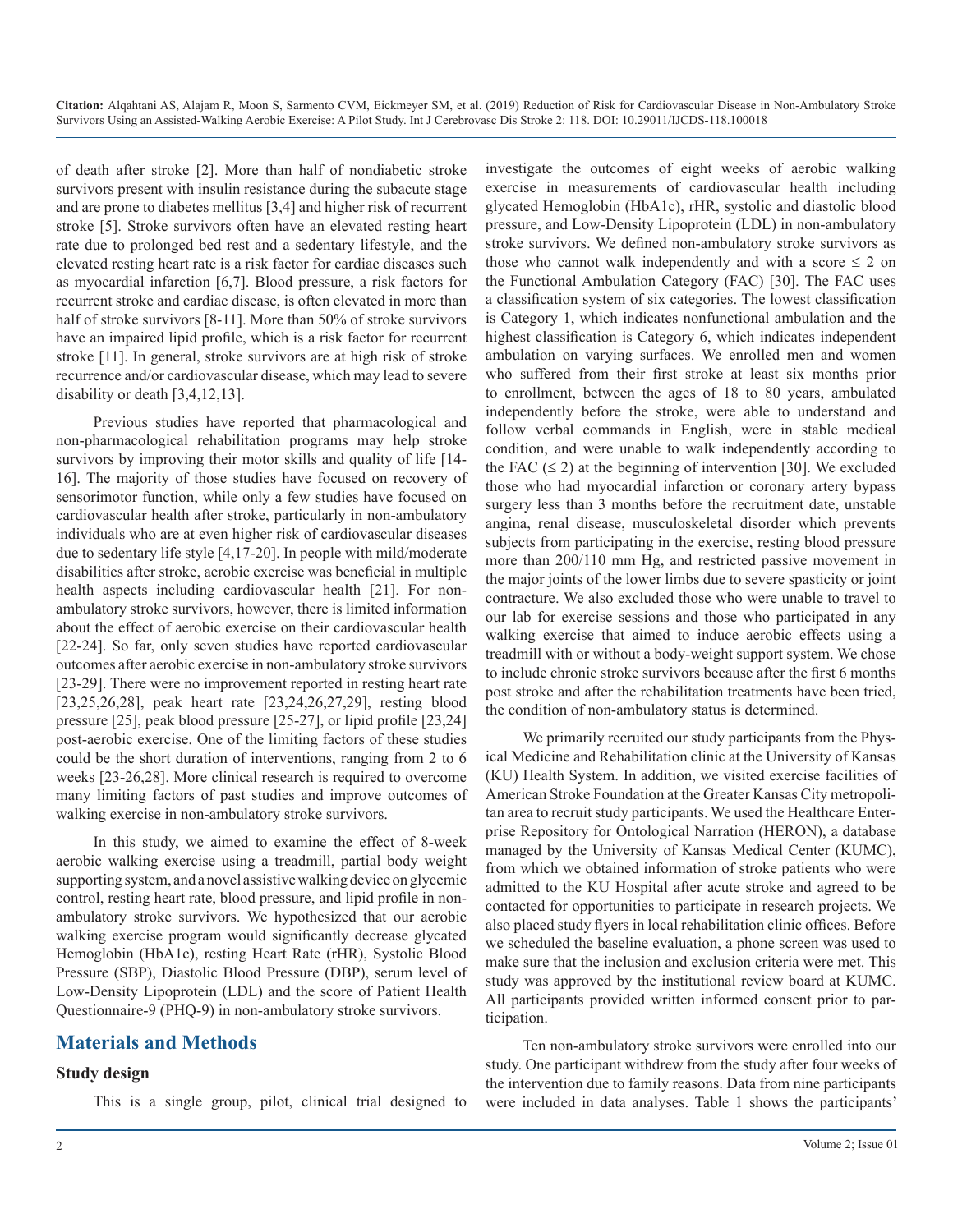| Age (years) (range: min-max)                              | $61.8 \pm 13.6$ (40-78)  |  |  |  |
|-----------------------------------------------------------|--------------------------|--|--|--|
| Men/women                                                 | 5/4                      |  |  |  |
| Stroke type: Ischemic/hemorrhagic                         | 8/1                      |  |  |  |
| Hemiparetic side: Left/right                              | 1/8                      |  |  |  |
| Time since stroke (months)                                | $27.0 \pm 14.3(7-52)$    |  |  |  |
| Race: White/African American                              | 6/3                      |  |  |  |
| Body mass index $(kg/m2)$ at baseline<br>(range: min-max) | $28.7\pm8.2$ (15.7-42.8) |  |  |  |
| Hypertension: Yes/no                                      | 8/1                      |  |  |  |
| Diabetes mellitus: Yes/no                                 | 3/6                      |  |  |  |
| Smoker: Yes/no                                            | 1/8                      |  |  |  |
| Medications: Yes/no                                       |                          |  |  |  |
| Diabetes:                                                 | 3/6                      |  |  |  |
| Beta blockers:                                            | 3/6                      |  |  |  |
| Other blood pressure:                                     | 8/1                      |  |  |  |
| Lipids lowering:                                          | 6/3                      |  |  |  |
| min: minimum; max: maximum.                               |                          |  |  |  |

demographic and anthropometric data.

**Table 1**: Participants characteristics.

#### **Measurements**

The primary outcome measurements of the study included HbA1c, rHR, blood pressure, and LDL. In the baseline assessment, the participant came to our research laboratory after fasting for 12 hours. The participants were allowed to rest for 15 minutes in a sitting position, and averages of three readings of rHR and blood pressure of the participant were obtained from the brachial artery on the nonparetic arm using an automatic blood pressure test device (Microlife blood pressure monitor). About 30 mL of a blood was then collected from the antecubital vein in the unaffected arm into a BD Vacutainer serum blood collection tube. Within 30 minutes, after the collected blood clotted, the tube was centrifuged at 2,500 g for 10 minutes at room temperature, to separate serum from cells. Serum was transferred into a clean tube, and stored at -80 ºC until analysis. Serum concentration of LDL was determined using the LDL-Cholesterol Human Assay Kit (Crystal Chem, Elk Grove Village, IL, USA; Catalog # 80069). A finger-stick was used to collect a drop of blood sample from the middle finger of the unaffected hand for analysis of the HbA1c level using A1CNow+ System (Test Medical Symptoms at Home, Inc., Maria Stein, OH, USA). The American Diabetes Association and the World Health Organization chose the HbA1c test as a diagnostic tool for diabetes

as it indicates a glucose level for the last 8 to 12 weeks [31]. HbA1c has been a reliable test to determine prediabetic and diabetic condition in people with ischemic stroke [32]. The PHQ-9 has nine questions about symptoms of depression within the past two weeks, and each question has a score from 0 (not at all) to 3 (nearly every day). The total PHQ-9 score can range from 0 (no symptoms of depression) to 27 (all symptoms occur every day). Scores  $\geq$ 10 indicates major depression. The PHQ-9 is a valid depression screen tool for stroke survivors [33-35]. All measurements above were performed on every participant at baseline and after 8 weeks of the walking exercise program, and always conducted between 8 and 10 am (Figure 1).



Figure 1: A flow chart for the measurements during the assessment sessions.

Other measurements including body weight and body mass index were measured pre- and post-intervention. During each exercise session, Borg Rating of Perceived Exertion (RPE) scale, treadmill speed, walking duration, and percentage of body weight support were recorded using an exercise log.

#### **Aerobic Walking Exercise**

During aerobic walking exercise, a participant walked on a treadmill for about 30 minutes, three times per week for eight weeks. A harness was attached to the ceiling and was tightened around participant's waist, thighs and hips to partially support body weight and protect the participant from falling. About 40% of the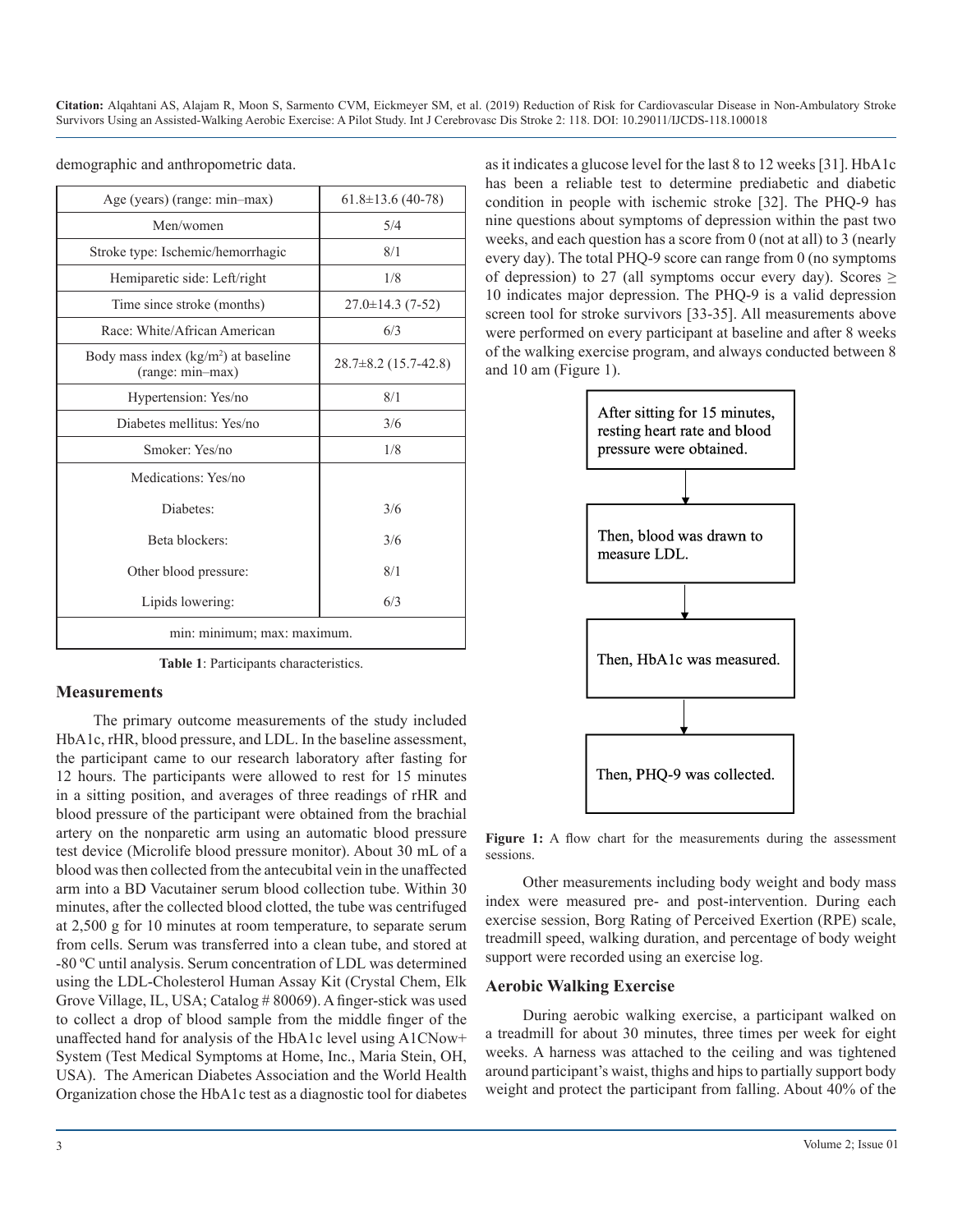participant's weight was supported at the first training session. The body weight support was gradually reduced over time in late training sessions, if the participant could perform the walking exercise. We utilized an assistive device to help the participant in making steps forward by the affected lower limbs (Figure 2). Using this device, a physical therapist was able to provide assistance to the affected lower limb in hip and knee flexion and ankle dorsiflexion during the swing phase by pulling a cable [36]. As an indicator of a low intensity exercise level, the target heart rate zone was between 30% and 40% of the heart rate reserve. The heart rate reserve is the sum of the resting heart rate and an additional component calculated by first subtracting the resting heart rate from the maximal heart rate, and then multiply the targeted exercise intensity in percentage [37]. The maximum heart rate was determined using an age-predicted maximum heart rate (220 – participant's age) [37,38], and we subtracted 10 beats if the participant was on beta blocker medication [39]. The walking exercise started with two minutes of warming up at the speed of 1.0 kilometer/hour. The treadmill speed was then increased gradually until the heart rate reached the target heart rate zone. A session of walking exercise was ended with two minutes of cooling down. The duration of a walking exercise session was determined individually according to the participant's tolerance. It was initially set at 10 minutes and increased weekly by 5 minutes until the targeted duration of 30 minutes was reached for each session. An optical heart rate sensor (Polar OH1) was placed on participant's non-affected forearm to monitor heart rate continuously during the walking exercise. One physical therapist stood behind the participant to control trunk movement and to encourage the participant verbally. Another physical therapist operated the walking assistive device by pulling and releasing a cable to assist the affected leg/foot with every step forward [36]. The blood pressure of the participant was monitored before, in the middle, and at the end of each exercise session to ensure safety. If the participant felt tired, the walking exercise would be paused for two minutes while blood pressure of the participant was measured for safety purposes. At the end of each exercise session the participants were asked to rate the intensity of exercise using the 6 to 20 RPE scale. In a daily exercise log, we recorded the RPE, treadmill speed, percentage of body weight supported, and duration of the session after each exercise session. Each exercise session throughout the intervention process lasted approximately one hour, ranging from 30 to 60 minutes, including the time for set up.



Figure 2: The assistive device used to assist the participants in hip flexion and ankle dorsiflexion at the swing phase of a gait cycle on the affected side.

#### **Statistical Analysis**

Descriptive statistics were used to summarize means, standard deviations, and confidence intervals for outcome measures. Paired t-test was used to analyze within-group comparisons of pre- and post-intervention values using SPSS software (IBM SPSS statistics version 25). The significance level was set at 0.1 because of the sample size [18].

#### **Results**

Significant  $(p<0.1)$  changes pre- and post-intervention were observed in measured parameters (Table 2). HbA1c decreased from 6.1±0.9 to 5.6±0.7 %.; rHR decreased from 72.6±11.5 to 68.2±12.5 beats/minute; Systolic Blood Pressure (SBP) decreased from 143±14.1 to 134.1±18.6 mmHg; Diastolic Blood Pressure (DBP) decreased from 86.9±11.1 to 82.3±6.8 mmHg. Scores on the PHQ-9 decreased from 7.78±6.57 to 3.33± 2.87. The effect size for those significant differences were 1.05 (HbA1c), 1.67 (rHR), 1.05 (SBP), and 0.37 (DBP). The mean values of LDL showed a trend to decrease, from 103.1±23.1 mg/dl to 101.4±22.8 mg/dl, although the difference was not statistically significant  $(p=0.37)$ .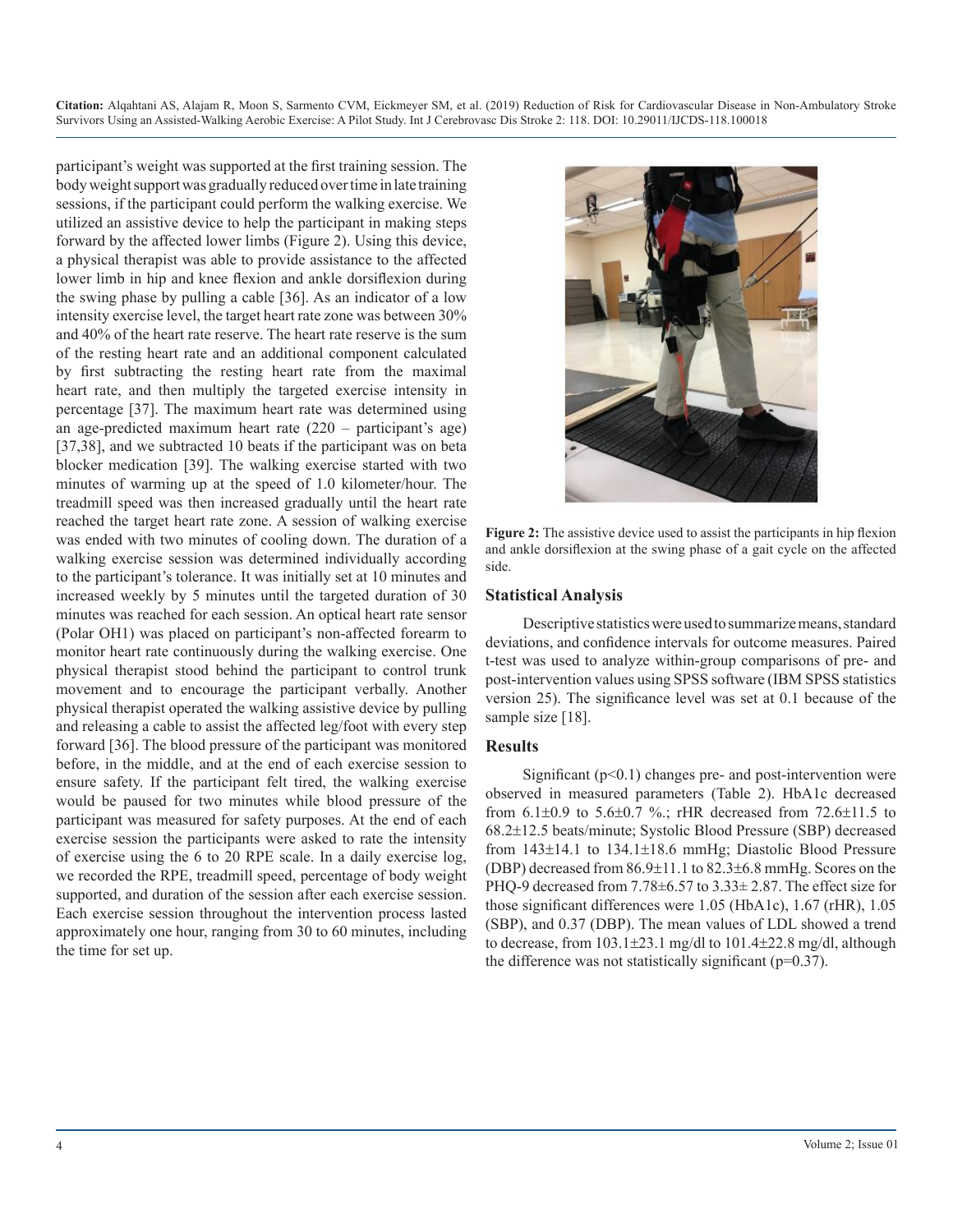|                                                                                                                                                                                                                                                                                                     |                  |                   |                  |             | 90% confidence<br>interval |       |                           |  |
|-----------------------------------------------------------------------------------------------------------------------------------------------------------------------------------------------------------------------------------------------------------------------------------------------------|------------------|-------------------|------------------|-------------|----------------------------|-------|---------------------------|--|
|                                                                                                                                                                                                                                                                                                     | Pre-intervention | Post-intervention | Mean Differences | Effect size | Lower                      | Upper | p-value                   |  |
| HbA <sub>1</sub> c $(\%)$                                                                                                                                                                                                                                                                           | $6.1 \pm 0.9$    | $5.6 \pm 0.7$     | 0.44             | 1.05        | 0.19                       | 0.7   | $0.01*$                   |  |
| rHR(bpm)                                                                                                                                                                                                                                                                                            | $72.6 \pm 11.5$  | $68.2 \pm 12.5$   | 4.33             | 1.67        | 2.72                       | 5.94  | $\leq 0.001$ <sup>*</sup> |  |
| $SBP$ (mmHg)                                                                                                                                                                                                                                                                                        | $143 \pm 14.1$   | $134.1 \pm 18.6$  | 8.89             | 1.05        | 3.63                       | 14.14 | $0.01*$                   |  |
| $DBP$ (mmHg)                                                                                                                                                                                                                                                                                        | $86.9 \pm 11.1$  | $82.3 \pm 6.8$    | 4.56             | 0.73        | 0.71                       | 8.4   | $0.03*$                   |  |
| $LDL$ (mg/dl)                                                                                                                                                                                                                                                                                       | $103.1 \pm 23.1$ | $101.4 \pm 22.8$  | 1.72             | 0.12        | $-7.48$                    | 10.93 | 0.37                      |  |
| PHO-9                                                                                                                                                                                                                                                                                               | $7.78 \pm 6.57$  | $3.33 \pm 2.87$   | 4.44             | 1.01        | 1.72                       | 7.17  | $0.02**$                  |  |
| HbA1c: Glycated Hemoglobin; rHR: resting Heart Rate; SBP: Systolic Blood Pressure; DBP: Diastolic Blood Pressure; LDL: Low-density<br>Lipoprotein; PHQ-9: Patient Health Questionnaire-9; * statistically significant ( $p < 0.1$ ), (one tailed); ** statistically significant ( $p < 0.1$ ), (two |                  |                   |                  |             |                            |       |                           |  |

tailed).

**Table 2:** Outcome measures for cardiovascular risk factors.

The mean value of RPE scale showed a trend to decrease, from 13.9±3.1 at pre-intervention, to 13.0±3.8 at post-intervention ;however, this decrease was not significant (p=0.55, Table 3). The mean values of body weight and body mass index changed significantly  $(p<0.1)$  from 96.3 $\pm$ 22.9 kg and 28.7 $\pm$ 8.2 kg/m<sup>2</sup> pre-intervention to 94.7 $\pm$ 22.7 kg and 28.1 $\pm$ 8.0 kg/m<sup>2</sup> post intervention. The means of body weight support, duration of session, and treadmill speed during the first session of the aerobic walking training were 40±0.0%,  $6.8\pm6.4$  minutes, and  $1.0\pm0.2$  kilometer per hour (Km/h), respectively. At the last training session those mean values were changed significantly (p<0.1) to 10.6 $\pm$ 6.8%, 29.6 $\pm$ 0.9 minutes, and 1.6 $\pm$ 0.1 Km/h; respectively. The participants reported no changes in their medications or diet habits during the intervention period.

|                                                 |                  |                       |                            |                | 90% confidence<br>interval |          |                           |
|-------------------------------------------------|------------------|-----------------------|----------------------------|----------------|----------------------------|----------|---------------------------|
|                                                 | Pre-intervention | Post-<br>intervention | Mean<br><b>Differences</b> | Effect<br>size | Lower                      | Upper    | p-value                   |
| $RPE^*$                                         | $13.9 \pm 3.1$   | $13.0 \pm 3.8$        | 0.89                       | 0.21           | $-1.79$                    | 3.56     | 0.55                      |
| Body weight (kg)                                | $96.3 \pm 22.9$  | $94.7 \pm 22.7$       | 1.7                        | 1.21           | 0.79                       | 2.51     | $0.01*$                   |
| BMI $(kg/m2)$                                   | $28.7 \pm 8.2$   | $28.1 \pm 8.0$        | 0.59                       | 1.15           | 0.27                       | 0.90     | $0.01*$                   |
| Treadmill speed (Km/h) <sup>*</sup>             | $1.0 \pm 0.2$    | $1.6 \pm 0.1$         | $-0.6$                     | $-4.62$        | $-0.69$                    | $-0.52$  | $< 0.001$ <sup>*</sup>    |
| Walking duration (minutes) $\cdot$ <sup>2</sup> | $6.8 \pm 6.4$    | $29.6 \pm 0.9$        | $-22.78$                   | $-3.58$        | $-26.72$                   | $-18.84$ | $< 0.001$ <sup>*</sup>    |
| % of body weight support*                       | $40\pm0.0$       | $10.6 \pm 6.8$        | 29.44                      | 4.32           | 25.22                      | 33.67    | $\leq 0.001$ <sup>*</sup> |

RPE: 6 to 20 Borg rating of perceived exertion scale; kg: Kilograms; BMI: Body Mass Index; kg/ m<sup>2</sup>: Kilogram per square meter; Km/h: Kilometer per hour; %: Percentage; \*: These values are the means obtained by the end of the first aerobic walking exercise session and by the end of the last aerobic walking exercise session (post-intervention); ^ Walking duration: the walking time that was within targeted heart rate zone; \* : Statistically significant ( $p < 0.1$ ), (two tailed).

**Table 3:** Exercise outcome measures.

## **Discussion**

In this pilot study, after an 8-week low intensity aerobic walking exercise we observed significant improvement in measures of accumulated glucose level (HbA1c), resting Heart Rate (rHR), Blood Pressure (DBP and SBP), and PHQ-9 in a group of chronic non-ambulatory stroke survivors. These results may be partially due to the use of a unique assistive walking device in our study. Moderate to high exercise intensity (40 % to 70% of heart rate reserve) has been recommended to improve physical health in stroke survivors with mild or moderate impairment [6]. However, our participants were severely disabled non-ambulatory stroke survivors. Considering their safety and tolerance, we controlled the intensity of their walking exercise at a low intensity level (i.e.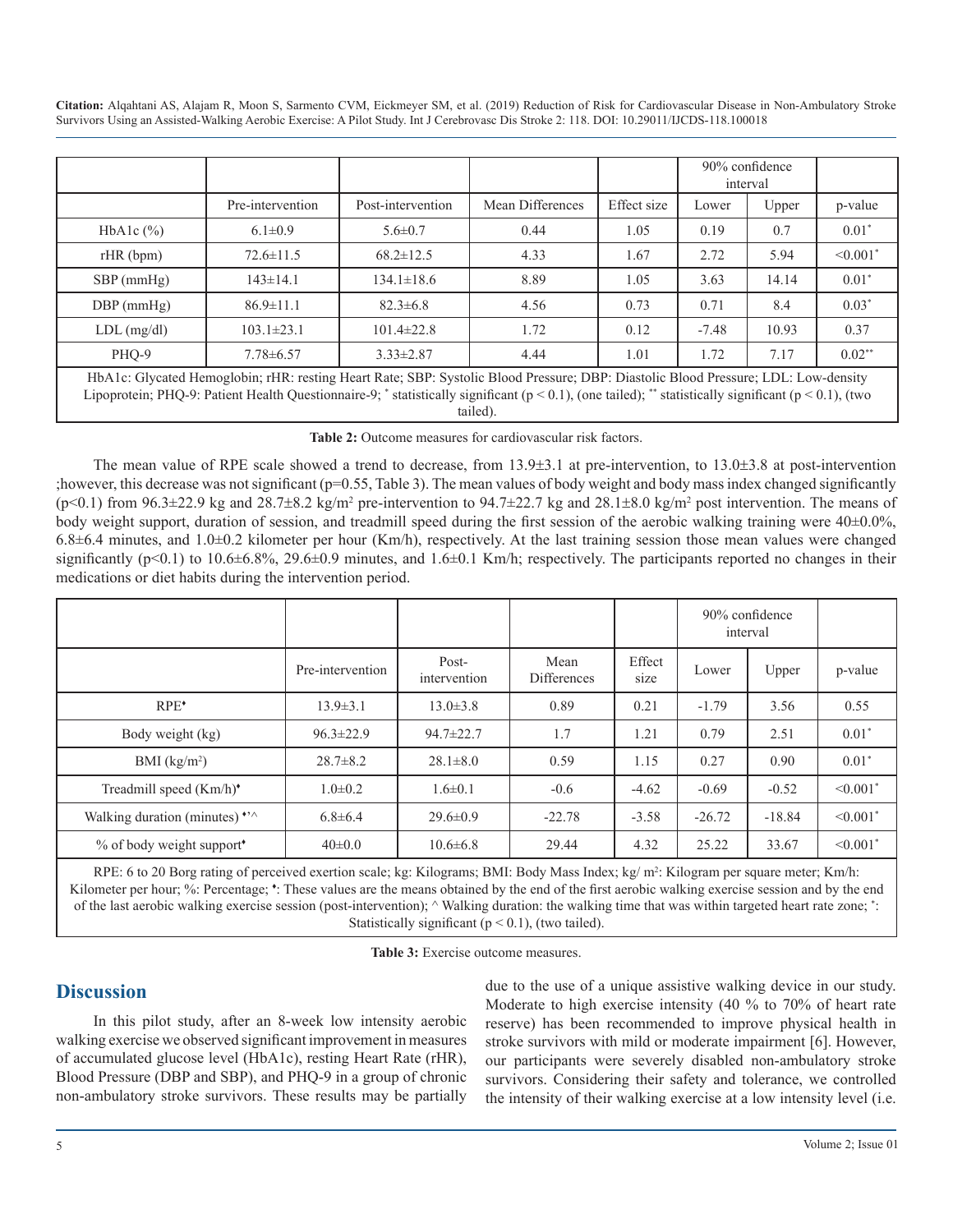between 30% and 40% of the heart rate reserve). The average RPE was 13.9 in the first training session and 13.0 at the last training session, which indicated a moderate intensity of exercise [40]. The RPE level of 11 to 14 has been found to be the exercise intensity which affects the cardiovascular health positively [6,41]. The results of the current study confirmed that, even though designed initially for a low intensity, our walking exercise was able to sufficiently stress the cardiovascular system to induce significant changes in measured parameters. Such results may be due to the activation and loading of the non-affected side as it is well known that during walking exercise stroke survivors can actively load the lower limb of the non-affected side [41]. However, the activation and loading on the non-affected side may not be sufficient. A study of robot-assisted gait training by van Nunen et al. [42] reported that their walking exercise protocol could not reach the recommended exercise intensity to induce aerobic effects in severely impaired stroke survivors. One of the major limitations of the study by van Nunen et al. [42] could be that their robotic gait training device provided excessive assistance and therefore limited the active engagement of the affected lower limb of the stroke survivors during gait training [36]. The assistive walking device used in our study has a unique design in that it provides minimal assistance to the affected lower limb and therefore encourages the activation and loading of the affected lower limb during walking exercise.

Our intervention might help participants to reduce their risk of recurrent stroke or development of diabetes as indicated by the decrease in HbA1c level. According to the American Diabetes Association, people who have HbA1c between 5.7 and 6.4% are considered prediabetic [43], while the World Health Organization considers those with HbA1c between 6 and 6.5% as prediabetic and recommends starting a diabetes prevention program [44]. Our intervention reduced the mean level of HbA1c and might move our participants from being prediabetic to non-diabetic (below 5.7%). Specifically, four participants in this study changed from prediabetic category to non-diabetic category based on their HbA1c values. The mean difference in HbA1c was 0.44%, and a change of 0.5% is considered a clinically meaningful change [45]. Stroke survivors who had HbA1c  $>6\%$  were at higher risk of recurrent stroke [46] and people with ischemic stroke who have diabetes experience a poor prognosis [47]. Wang et al. [23], investigated the effect of 6 weeks (3 sessions/week) of low intensity exercise using an ergometer cycle on glucose tolerance in non-ambulatory stroke survivors. They reported an improvement in all of glucose tolerance indices in the intervention group [23]. However, they conducted their study during the subacute stage of stroke and recruited non-diabetic stroke survivors. In addition, their intervention and outcome measures are different from ours since our intervention was 8-weeks of low intensity aerobic walking exercise, and we measured HbA1c which provides the average reading of glucose level during the previous 8 to 12 weeks [31]. In addition, three

participants in our study were diagnosed with type 2 diabetes mellitus. Therefore, it is hard to make a comparison between the results from Wang et al. [23], study and our results. We believe recruiting a large sample of diabetic and non-diabetic subacute and chronic non-ambulatory stroke survivors into a randomized control trial will provide us with more definite results on the effect of an aerobic walking exercise on glucose indices.

We can only compare our result on HbA1c to the findings from ambulatory stroke survivors due to the lack of past studies that examined the effect of aerobic walking exercise on the risk of diabetes mellitus in non-ambulatory stroke survivors. Ivey et al. [4], reported the improvement of glucose tolerance and insulin sensitivity in chronic ambulatory stroke survivors following six months (3 sessions/week) of treadmill walking training. Tang et al. [48], investigated the effect of 6-month mixed exercises (3 sessions/week) with high (intervention group) or low (control group) intensities in chronic ambulatory stroke survivors. They reported significant changes in fasting glucose level after the intervention in both groups [48]. Although our participants were more severely impaired and our intervention duration was relatively short compared to those two past studies, we still observed an improvement in the measured HbA1c, indicating a great potential of our walking exercise intervention for glycemic control. HbA1c is a better measurement of glucose level than fasting glucose measurement since it provides an average reading of glucose level for the past 8 to 12 weeks and therefore minimizing the influence of a short-term fluctuation in glucose level [31].

An observed improvement in rHR in the current study may be partially attributed to an improvement in fitness level and/or due to changes in autonomic nervous system. Improving fitness level is related to decrease in rHR [49]. We did not directly measure maximum oxygen consumption, a commonly used indicator of fitness level. However, significant changes before and after the intervention in body weight support, duration of walking exercise session, treadmill speed, and body mass index clearly imply an improvement in fitness level. In addition, stroke survivors may present an impaired autonomic nervous system as a consequence of stroke [50]. Past studies have demonstrated that aerobic exercise is an effective modality in reducing activities of the sympathetic nervous system and enhancing activities of the parasympathetic nervous system [26,51]. Our walking exercise intervention might have improved autonomic nervous system function leading to a decrease in rHR. However, we did not have any direct measurement to confirm such interpretation. Nevertheless, our intervention reduced mean rHR from 72.6 to 68.2 bpm, which is clinically significant in stroke survivors. Past studies suggested that stroke survivors with  $rHR > 70$  bpm would be at higher risk of fatal or non-fatal myocardial infarction [52] and death [53] when compared to stroke survivors with rHR < 70 bpm.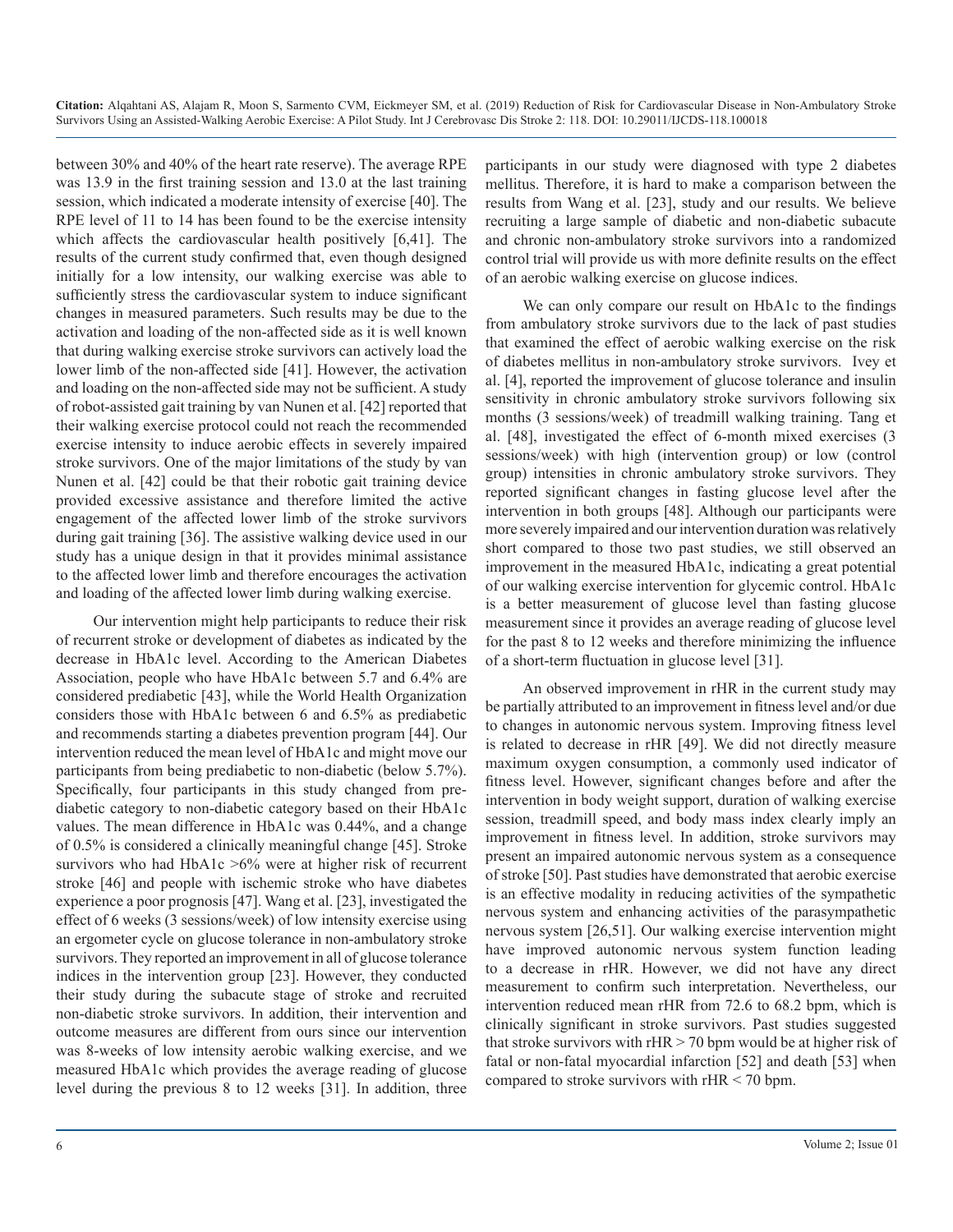The results of the current study support our choice of the intensity and duration of the walking exercise. In designing the current study, we did not utilize graded maximal exercise test to determine the maximum heart rate because the severity of stroke of the participants, and it was not recommended if a low intensity exercise are used [6]. Instead, we estimated the maximal heart rate of each participant using the age-predicted maximum heart rate (220 – participant's age) which is commonly used in research [54], and subsequently estimated the heart rate reserve based on the targeted exercise intensity [37]. The commonly-used equation for maximal heart rate has been questioned in terms of underestimating maximal heart rate in healthy older adults, leading to the effect of underestimating the true level of physical stress imposed during exercise testing [54]. When applying the equation to stroke survivors, true physical stress may even further be underestimated because stroke survivors are less physically fit than healthy older adults [55]. As mentioned above, the recorded data of RPE during the walking exercise indicate that the participants in the current study were in fact exercising at a moderate intensity, even though our initial design using the estimated heart rate reserve was a low intensity exercise. A past study by Rimmer et al. [56], reported significant decreases in SBP (10.3 mmHg) and DBP (8.7 mmHg) after a mixed exercise program with moderate intensity in ambulatory chronic stroke survivors, but not after an aerobic exercise with low intensity. Another past study by Potempa et al. [57], reported significant decreases in SBP by 7 mmHg and DBP by 4 mmHg after 10-week of leg cycle ergometer exercises (3 sessions/week) in chronic stroke survivors with moderate impairments. The mean decreases of 8.9 mmHg in SBP and 4.6 mmHg in DBP observed in our participants after the walking exercise were comparable to the changes reported by Rimmer et al. [56] and Potempa et al. [57], despite the fact that our participants were severely disabled. At the beginning of the current study, 8 participants were classified to have stage 1 of hypertension according to the new American College of Cardiology and American Heart Association guidelines for the blood pressure. By the end of the study, 5 participants were classified to have elevated blood pressure which is considered an improvement. In terms of intervention duration, past studies have suggested that the duration of at least 8 weeks of aerobic walking exercise is required to affect cardiovascular health positively [3]. Some past studies reported no significant improvement in rHR or blood pressure in non-ambulatory stroke survivors after short durations (2 to 3 weeks) of walking training using body weight support system and robotic assistive device [26,27]. The longer duration, 8 weeks, of walking exercise in our study might be the reason for the significant improvement in outcome measures.

Although not statistically significant, there is a trend in our data for a decrease in LDL, with six out of nine of our participants showing a decrease in LDL post intervention. The lack of significant differences in the LDL measurement could be due to the use of low intensity exercise in the current study. Past

studies have recommended high intensity of aerobic exercise to significantly lower LDL [58,59]. In addition, we did not control for the participants' diet, which might have affected the results.

Our results indicate that the walking exercise program may help stroke survivors in managing their depression. Depression is common in stroke survivors and negatively affects cardiovascular system and quality of life [60,61]. Literature has reported that risk factors of depression after stroke include female gender and young age [62], left hemisphere lesion [63] and non-ambulatory status of stroke survivors [64]. Our participants were all non-ambulatory and almost all had brain lesions in the left hemisphere of the brain, and therefore were prone to depression. Before the start of the intervention, the mean score of the PHQ-9 for our participants was 7.78±6.57 indicating a mild depression [65]. After the intervention, the mean score of PHQ-9 for our participants was 3.33±2.87 indicating a minimal or no depression [65]. Four participants were taking antidepressant medications before starting the intervention and they scored >10 on PHQ-9 indicating depression. After the intervention was done, those four participants scored < 7 on PHQ-9 indicating minimal to mild depression. Those four participants reported no changes in the type and doses of their anti-depression medication during the study. Aerobic exercise has been demonstrated to be an effective intervention in improving symptoms of depression [66]. Our intervention may help nonambulatory stroke survivors to better manage their symptoms of depression and promote their participation in rehabilitation programs since depression is a dominant barrier for stroke survivors for participation in rehabilitation therapy programs [55].

Our study has several limitations. First, the small sample size and lack of a control group limit the internal and external validity of our study. In addition, we did not control for diet during our intervention period which might have influenced some of our results [67], even though all participants reported no changes in their diet habits during their participation in our study. Furthermore, we did not objectively measure daily activities of our participants throughout the intervention period. However, we collected a weekly physical activity log from each participant. No one reported performing any aerobic exercise at home. Most of their reported activities were stretching, balance, and hand-therapy exercise.

#### **Conclusion**

Our results show that eight weeks of aerobic walking exercise may modify cardiovascular risk factors in non-ambulatory stroke survivors. Future randomized control studies with larger sample size are needed to confirm our pilot findings.

### **Acknowledgments**

This project was partially funded by the Department of Physical Therapy and Rehabilitation Science, University of Kansas Medical Center.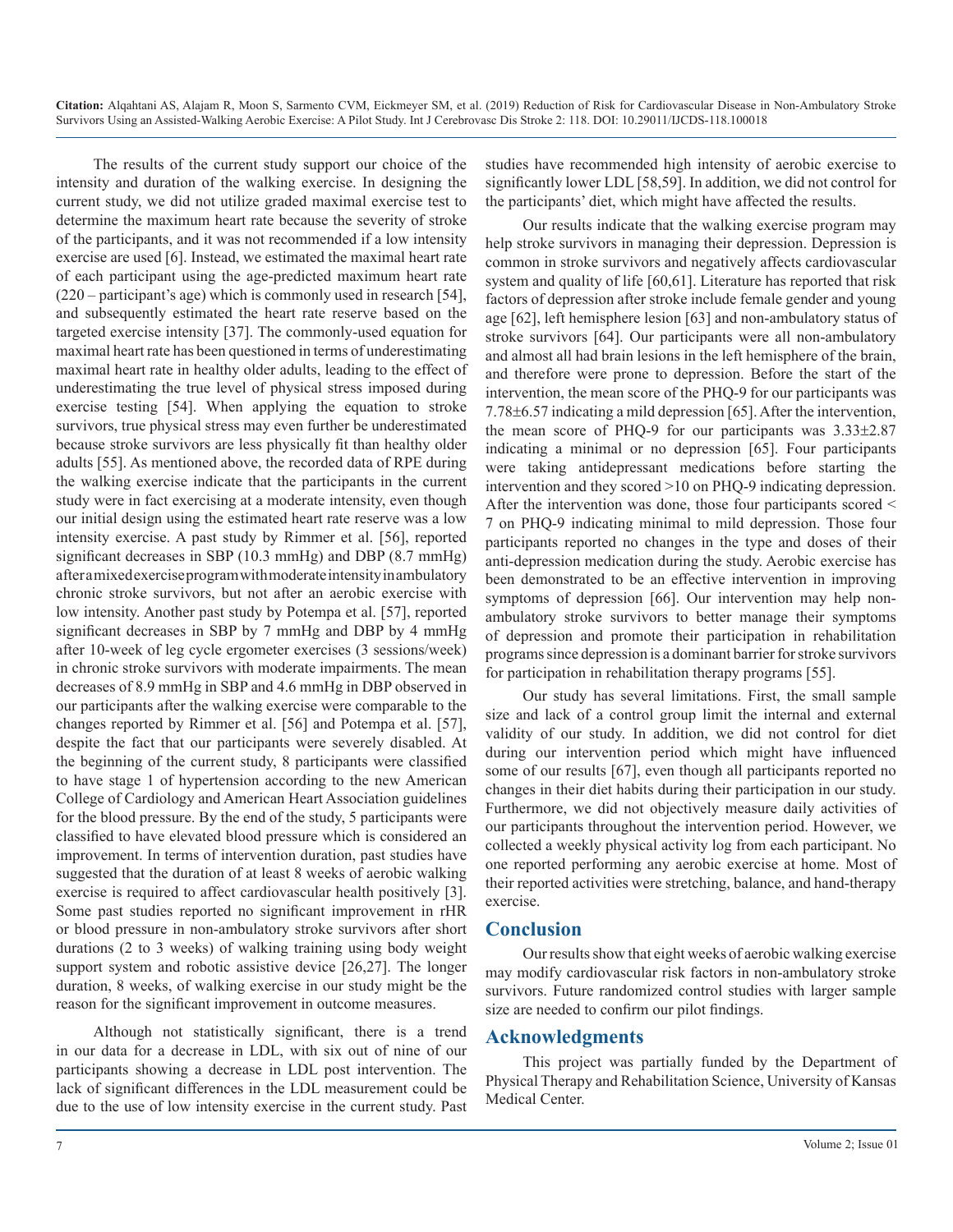#### **Disclosure of Interest**

The authors report no conflict of interest.

## **Reference**

- 1. [Donnan GA, Fisher M, Macleod M, Davis SM \(2008\) Stroke. Lancet](https://www.ncbi.nlm.nih.gov/pubmed/18468545)  371: 1612-1623.
- 2. [Lennon O, Blake C \(2009\) Cardiac rehabilitation adapted to transient](https://www.ncbi.nlm.nih.gov/pubmed/19236691)  ischaemic attack and stroke (CRAFTS): a randomised controlled trial. [BMC Neurol 9: 9.](https://www.ncbi.nlm.nih.gov/pubmed/19236691)
- 3. [Ivey FM, Hafer-Macko CE, Macko RF \(2008\) Exercise training for car](https://www.ncbi.nlm.nih.gov/pubmed/18277823)diometabolic adaptation after stroke. J Cardiopulm Rehabil Prev 28: [2-11.](https://www.ncbi.nlm.nih.gov/pubmed/18277823)
- 4. [Ivey FM, Ryan AS, Hafer-Macko CE, Goldberg AP, Macko RF \(2007\)](https://www.ncbi.nlm.nih.gov/pubmed/17702957)  Treadmill aerobic training improves glucose tolerance and indices of [insulin sensitivity in disabled stroke survivors: a preliminary report.](https://www.ncbi.nlm.nih.gov/pubmed/17702957)  [Stroke 38: 2752-2758.](https://www.ncbi.nlm.nih.gov/pubmed/17702957)
- 5. [Vermeer SE, Sandee W, Algra A, Koudstaal PJ, Kappelle LJ, et al.](https://www.ncbi.nlm.nih.gov/pubmed/16627787)  (2006) Impaired glucose tolerance increases stroke risk in nondia[betic patients with transient ischemic attack or minor ischemic stroke.](https://www.ncbi.nlm.nih.gov/pubmed/16627787)  [Stroke 37: 1413-1417.](https://www.ncbi.nlm.nih.gov/pubmed/16627787)
- 6. [Billinger SA, Arena R, Bernhardt J, Eng JJ, Franklin BA, et al. \(2014\)](https://www.ncbi.nlm.nih.gov/pubmed/24846875)  Physical activity and exercise recommendations for stroke survivors: [a statement for healthcare professionals from the American Heart As](https://www.ncbi.nlm.nih.gov/pubmed/24846875)[sociation/American Stroke Association. Stroke 45: 2532-2553.](https://www.ncbi.nlm.nih.gov/pubmed/24846875)
- 7. [Wang A, Chen S, Wang C, Zhou Y, Wu Y, et al. \(2014\) Resting heart](https://www.ncbi.nlm.nih.gov/pmc/articles/PMC4208799/)  rate and risk of cardiovascular diseases and all-cause death: the Kail[uan study. PLoS One 9: e110985.](https://www.ncbi.nlm.nih.gov/pmc/articles/PMC4208799/)
- 8. [Hornnes N, Larsen K, Boysen G \(2010\) Little change of modifiable risk](https://www.ncbi.nlm.nih.gov/pubmed/20536611)  factors 1 year after stroke: a pilot study. Int J Stroke 5: 157-162.
- 9. [Friday G, Alter M, Lai SM \(2002\) Control of hypertension and risk of](https://www.ncbi.nlm.nih.gov/pubmed/12411656)  stroke recurrence. Stroke 33: 2652-2657.
- 10. [Boan AD, Lackland DT, Ovbiagele B \(2014\) Lowering of blood pres](https://www.ncbi.nlm.nih.gov/pmc/articles/PMC4134881/)sure for recurrent stroke prevention. Stroke 45: 2506-2513.
- 11. [Gordon NF, Gulanick M, Costa F, Fletcher G, Franklin BA, et al. \(2004\)](https://www.ncbi.nlm.nih.gov/pubmed/15117863)  Physical activity and exercise recommendations for stroke survivors: [an American Heart Association scientific statement from the Council](https://www.ncbi.nlm.nih.gov/pubmed/15117863)  [on Clinical Cardiology, Subcommittee on Exercise, Cardiac Rehabili](https://www.ncbi.nlm.nih.gov/pubmed/15117863)[tation, and Prevention; the Council on Cardiovascular Nursing; the](https://www.ncbi.nlm.nih.gov/pubmed/15117863)  [Council on Nutrition, Physical Activity, and Metabolism; and the Stroke](https://www.ncbi.nlm.nih.gov/pubmed/15117863)  [Council. Stroke 35: 1230-1240.](https://www.ncbi.nlm.nih.gov/pubmed/15117863)
- 12. [Billinger SA, Coughenour E, Mackay-Lyons MJ, et al. \(2012\) Reduced](https://www.ncbi.nlm.nih.gov/pubmed/21876848)  cardiorespiratory fitness after stroke: biological consequences and [exercise-induced adaptations. Stroke Res Treat 2012: 959120.](https://www.ncbi.nlm.nih.gov/pubmed/21876848)
- 13. [Johnston SC, Gress DR, Browner WS, Sidney S \(2000\) Short-term](https://www.ncbi.nlm.nih.gov/pubmed/11147987)  prognosis after emergency department diagnosis of TIA. Jama 284: [2901-2906.](https://www.ncbi.nlm.nih.gov/pubmed/11147987)
- 14. [Demaerschalk BM, Kleindorfer DO, Adeoye OM, et al. \(2016\) Scien](https://www.ncbi.nlm.nih.gov/pubmed/26696642)tific Rationale for the Inclusion and Exclusion Criteria for Intravenous [Alteplase in Acute Ischemic Stroke: A Statement for Healthcare Pro](https://www.ncbi.nlm.nih.gov/pubmed/26696642)[fessionals From the American Heart Association/American Stroke As](https://www.ncbi.nlm.nih.gov/pubmed/26696642)[sociation. Stroke 47: 581-641.](https://www.ncbi.nlm.nih.gov/pubmed/26696642)
- 15. [Lackland DT, Roccella EJ, Deutsch AF, Fornage M, George MG, et al.](https://www.ncbi.nlm.nih.gov/pubmed/24309587)

(2014) Factors influencing the decline in stroke mortality: a statement [from the American Heart Association/American Stroke Association.](https://www.ncbi.nlm.nih.gov/pubmed/24309587)  [Stroke 45: 315-353.](https://www.ncbi.nlm.nih.gov/pubmed/24309587)

- 16. [Stoller O, de Bruin ED, Knols RH, Hunt KJ \(2012\) Effects of cardiovas](https://www.ncbi.nlm.nih.gov/pubmed/22727172)cular exercise early after stroke: systematic review and meta-analysis. [BMC neurology 12: 45.](https://www.ncbi.nlm.nih.gov/pubmed/22727172)
- 17. [Mackay-Lyons MJ, Makrides L \(2002\) Exercise capacity early after](https://www.ncbi.nlm.nih.gov/pubmed/12474172) stroke. Arch Phys Med Rehabil 83: 1697-1702.
- 18. [Lloyd M, Skelton DA, Mead GE, Williams B, van Wijck F \(2018\)](https://www.ncbi.nlm.nih.gov/pubmed/29920979) Physical fitness interventions for nonambulatory stroke survivors: [A](https://www.ncbi.nlm.nih.gov/pubmed/29920979)  [mixed-methods systematic review and meta-analysis. Brain Behav 8:](https://www.ncbi.nlm.nih.gov/pubmed/29920979)  [e01000.](https://www.ncbi.nlm.nih.gov/pubmed/29920979)
- 19. [Wade D \(1999\) Rehabilitation therapy after stroke. Lancet 354:176-](https://europepmc.org/abstract/med/10421294) 177.
- 20. [Langhorne P, Coupar F, Pollock A \(2009\) Motor recovery after stroke:](https://www.ncbi.nlm.nih.gov/pubmed/19608100) a systematic review. Lancet Neurol 8: 741-754.
- 21. [Saunders DH, Sanderson M, Hayes S, Kilrane M, Greig CA, et al.](https://www.ncbi.nlm.nih.gov/pubmed/27010219)  [\(2016\) Physical fitness training for stroke patients. Cochrane Data](https://www.ncbi.nlm.nih.gov/pubmed/16627787)[base Syst Rev 3: CD003316.](https://www.ncbi.nlm.nih.gov/pubmed/27010219)
- 22. [Stoller O, Schindelholz M, Bichsel L, Schuster C, de Bie RA, et al.](https://www.ncbi.nlm.nih.gov/pubmed/23597319)  (2014) Feedback-controlled robotics-assisted treadmill exercise to [assess and influence aerobic capacity early after stroke: a proof-of](https://www.ncbi.nlm.nih.gov/pubmed/23597319)[concept study. Disabil Rehabil Assist Technol 9: 271-278.](https://www.ncbi.nlm.nih.gov/pubmed/23597319)
- 23. [Wang Z, Wang L, Fan H, Lu X, Wang T \(2014\) Effect of low-intensity](https://www.ncbi.nlm.nih.gov/pubmed/24231135) ergometer aerobic training on glucose tolerance in severely impaired [nondiabetic stroke patients. J Stroke Cerebrovasc Dis 23: e187-193.](https://www.ncbi.nlm.nih.gov/pubmed/24231135)
- 24. [Wang Z, Wang L, Fan H, Jiang W, Wang S, et al. \(2014\) Adapted low](https://www.ncbi.nlm.nih.gov/pmc/articles/PMC4175255/)  intensity ergometer aerobic training for early and severely impaired [stroke survivors: a pilot randomized controlled trial to explore its feasi](https://www.ncbi.nlm.nih.gov/pmc/articles/PMC4175255/)[bility and efficacy. J Phys Ther Sci 26: 1449-1454](https://www.ncbi.nlm.nih.gov/pmc/articles/PMC4175255/).
- 25. [Han EY, Im SH, Kim BR, Seo MJ, Kim MO \(2016\) Robot-assisted gait](https://www.ncbi.nlm.nih.gov/pubmed/27741123) training improves brachial-ankle pulse wave velocity and peak aerobic [capacity in subacute stroke patients with totally dependent ambula](https://www.ncbi.nlm.nih.gov/pubmed/27741123)[tion: Randomized controlled trial. Medicine \(Baltimore\) 95: e5078](https://www.ncbi.nlm.nih.gov/pubmed/27741123)[.](https://www.ncbi.nlm.nih.gov/pmc/articles/PMC4134881/)
- 26. [Chang WH, Kim MS, Huh JP, Lee PK, Kim YH \(2012\) Effects of robot](https://www.ncbi.nlm.nih.gov/pubmed/22086903)[assisted gait training on cardiopulmonary fitness in subacute stroke](https://www.ncbi.nlm.nih.gov/pubmed/15117863)  [patients: a randomized controlled study. Neurorehabilitation and neu](https://www.ncbi.nlm.nih.gov/pubmed/22086903)[ral repair 26: 318-324.](https://www.ncbi.nlm.nih.gov/pubmed/22086903)
- 27. [Teixeira da Cunha Filho I, Lim PA, Qureshy H, Henson H, Monga T,](https://www.ncbi.nlm.nih.gov/pubmed/11392657)  et al. (2001) A comparison of regular rehabilitation and regular reha[bilitation with supported treadmill ambulation training for acute stroke](https://www.ncbi.nlm.nih.gov/pubmed/11392657)  [patients. J Rehabil Res Dev 38: 245-255.](https://www.ncbi.nlm.nih.gov/pubmed/11392657)
- 28. [Mehrholz J, Werner C, Hesse S, Pohl M \(2008\) Immediate and long](https://www.ncbi.nlm.nih.gov/pubmed/17852272)term functional impact of repetitive locomotor training as an adjunct to [conventional physiotherapy for non-ambulatory patients after stroke.](https://www.ncbi.nlm.nih.gov/pubmed/17852272)  [Disabil Rehabil 30: 830-836.](https://www.ncbi.nlm.nih.gov/pubmed/11147987)
- 29. [Hoyer E, Jahnsen R, Stanghelle JK, Strand LI \(2012\) Body weight](https://www.ncbi.nlm.nih.gov/pubmed/21954995)  supported treadmill training versus traditional training in patients de[pendent on walking assistance after stroke: a randomized controlled](https://www.ncbi.nlm.nih.gov/pubmed/21954995) [trial. Disabil Rehabil 34: 210-219.](https://www.ncbi.nlm.nih.gov/pubmed/21954995)
- [Holden MK, Gill KM, Magliozzi MR \(1986\) Gait assessment for neuro](https://www.ncbi.nlm.nih.gov/pubmed/3763704)logically impaired patients. Standards for outcome assessment. Phys [Ther 66: 1530-1539.](https://www.ncbi.nlm.nih.gov/pubmed/3763704)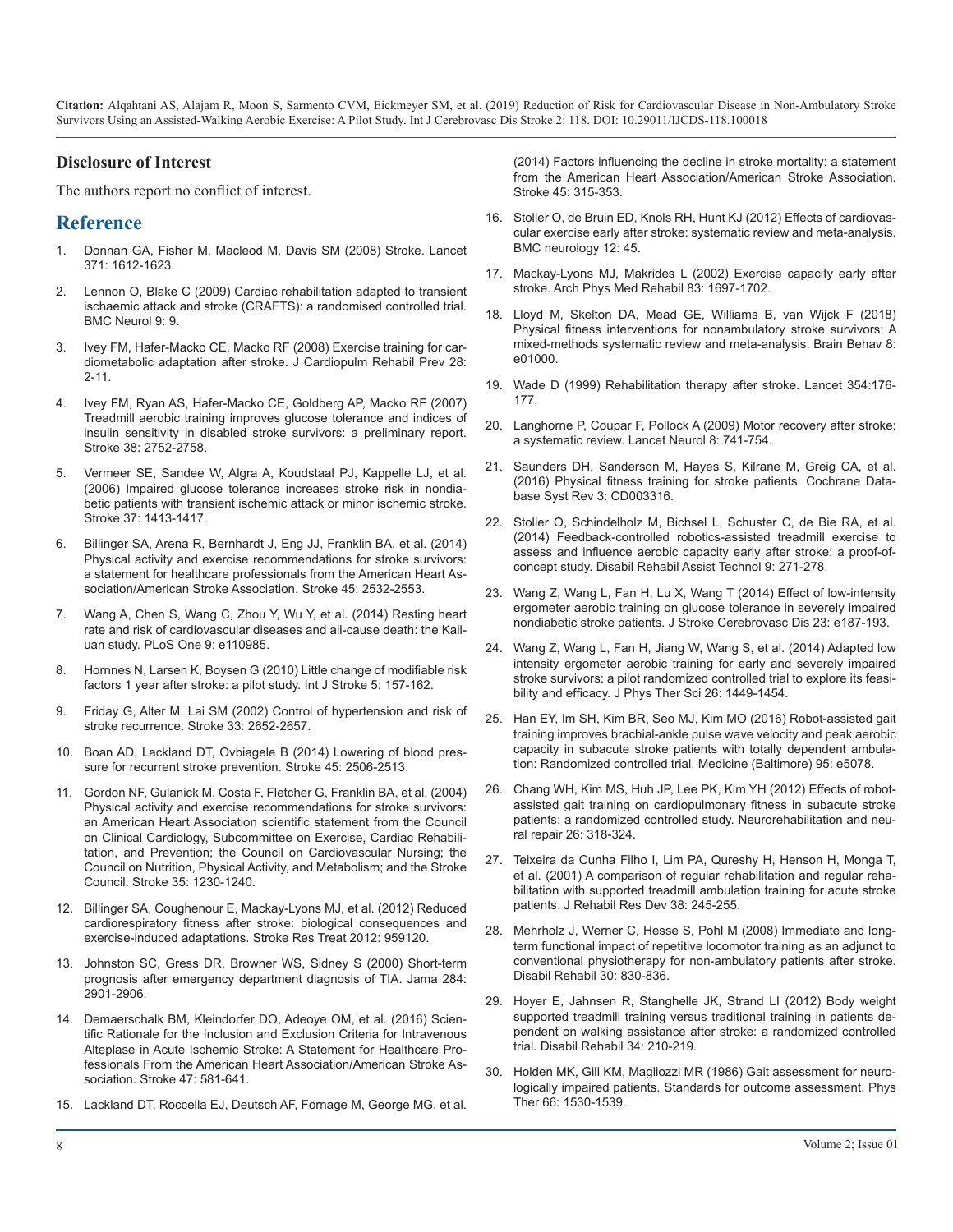- 31. [Ang SH, Thevarajah M, Alias Y, Khor SM \(2015\) Current aspects in](https://www.ncbi.nlm.nih.gov/pubmed/25451954) [hemoglobin A1c detection: a review. Clin Chim Acta 439: 202-211.](https://www.ncbi.nlm.nih.gov/pubmed/25451954)
- 32. [Zhang X, Shi Q, Zheng H, Jia Q , Zhao X, et al. \(2018\) Prevalence of](https://www.ncbi.nlm.nih.gov/pubmed/29951547)  [Abnormal Glucose Regulation according to Different Diagnostic Crite](https://www.ncbi.nlm.nih.gov/pubmed/29951547)[ria in Ischaemic Stroke without a History of Diabetes. Biomed Res Int](https://www.ncbi.nlm.nih.gov/pubmed/29951547) [2018: 8358724.](https://www.ncbi.nlm.nih.gov/pubmed/29951547)
- 33. [Spitzer RL, Kroenke K, Williams JB \(1999\) Validation and utility of a](https://www.ncbi.nlm.nih.gov/pubmed/10568646)  [self-report version of PRIME-MD: the PHQ primary care study. Prima](https://www.ncbi.nlm.nih.gov/pubmed/10568646)[ry Care Evaluation of Mental Disorders. Patient Health Questionnaire.](https://www.ncbi.nlm.nih.gov/pubmed/10568646)  [Jama 282: 1737-1744.](https://www.ncbi.nlm.nih.gov/pubmed/10568646)
- 34. [Williams LS, Brizendine EJ, Plue L, Bakas T, Tu W, et al. \(2005\) Per](https://www.ncbi.nlm.nih.gov/pubmed/15677576)[formance of the PHQ-9 as a screening tool for depression after stroke.](https://www.ncbi.nlm.nih.gov/pubmed/15677576) [Stroke 36: 635-638.](https://www.ncbi.nlm.nih.gov/pubmed/15677576)
- 35. [Prisnie JC, Fiest KM, Coutts SB, Patten SB, Atta CA, et al. \(2016\) Vali](https://www.ncbi.nlm.nih.gov/pubmed/27284119)[dating screening tools for depression in stroke and transient ischemic](https://www.ncbi.nlm.nih.gov/pubmed/27284119)  [attack patients. Int J Psychiatry Med 51: 262-277.](https://www.ncbi.nlm.nih.gov/pubmed/27284119)
- 36. [Liu W \(2018\) A narrative review of gait training after stroke and a pro](https://www.ncbi.nlm.nih.gov/pubmed/29718796)[posal for developing a novel gait training device that provides minimal](https://www.ncbi.nlm.nih.gov/pubmed/29718796)  [assistance. Top Stroke Rehabil 25: 375-383.](https://www.ncbi.nlm.nih.gov/pubmed/29718796)
- 37. [Billinger SA, Boyne P, Coughenour E, Dunning K, Mattlage A \(2015\)](https://www.ncbi.nlm.nih.gov/pmc/articles/PMC4560458/) [Does aerobic exercise and the FITT principle fit into stroke recovery?](https://www.ncbi.nlm.nih.gov/pmc/articles/PMC4560458/)  [Curr Neurol Neurosci Rep 15: 519.](https://www.ncbi.nlm.nih.gov/pmc/articles/PMC4560458/)
- 38. [Fletcher GF, Ades PA, Kligfield P, Arena R, Balady GJ, et al. \(2013\)](https://www.ncbi.nlm.nih.gov/pubmed/23877260)  [Exercise standards for testing and training: a scientific statement from](https://www.ncbi.nlm.nih.gov/pubmed/23877260)  [the American Heart Association. Circulation 128: 873-934.](https://www.ncbi.nlm.nih.gov/pubmed/23877260)
- 39. [Floel A, Werner C, Grittner U, Hesse S, Jöbges M, et al. \(2014\) Physi](https://www.ncbi.nlm.nih.gov/pmc/articles/PMC3922602/)[cal fitness training in Subacute Stroke \(PHYS-STROKE\)--study proto](https://www.ncbi.nlm.nih.gov/pmc/articles/PMC3922602/)[col for a randomised controlled trial. Trials 15: 45.](https://www.ncbi.nlm.nih.gov/pmc/articles/PMC3922602/)
- 40. [Ammann BC, Knols RH, Baschung P, de Bie RA, de Bruin ED \(2014\)](https://www.ncbi.nlm.nih.gov/pubmed/25162455)  [Application of principles of exercise training in sub-acute and chronic](https://www.ncbi.nlm.nih.gov/pubmed/25162455) [stroke survivors: a systematic review. BMC neurology 14: 167.](https://www.ncbi.nlm.nih.gov/pubmed/25162455)
- 41. [Stoller O, de Bruin ED, Schindelholz M, Schuster-Amft C, de Bie RA,](https://www.ncbi.nlm.nih.gov/pubmed/26050073)  [et al. \(2015\) Efficacy of Feedback-Controlled Robotics-Assisted Tread](https://www.ncbi.nlm.nih.gov/pubmed/26050073)[mill Exercise to Improve Cardiovascular Fitness Early After Stroke:](https://www.ncbi.nlm.nih.gov/pubmed/26050073) [A Randomized Controlled Pilot Trial. Journal of neurologic physical](https://www.ncbi.nlm.nih.gov/pubmed/26050073)  [therapy 39: 156-165.](https://www.ncbi.nlm.nih.gov/pubmed/26050073)
- 42. [van Nunen MP, Gerrits KH, de Haan A, Janssen TW \(2012\) Exercise](https://www.ncbi.nlm.nih.gov/pubmed/23516057)  [intensity of robot-assisted walking versus overground walking in non](https://www.ncbi.nlm.nih.gov/pubmed/23516057)[ambulatory stroke patients. J Rehabil Res Dev 49: 1537-1546.](https://www.ncbi.nlm.nih.gov/pubmed/23516057)
- 43. [Chamberlain JJ, Rhinehart AS, Shaefer CF, Neuman A \(2016\) Diag](https://www.ncbi.nlm.nih.gov/pubmed/26928912)[nosis and Management of Diabetes: Synopsis of the 2016 American](https://www.ncbi.nlm.nih.gov/pubmed/26928912)  [Diabetes Association Standards of Medical Care in Diabetes. Ann In](https://www.ncbi.nlm.nih.gov/pubmed/26928912)[tern Med 164: 542-552.](https://www.ncbi.nlm.nih.gov/pubmed/26928912)
- 44. [WHO Guidelines Approved by the Guidelines Review Committee](https://www.ncbi.nlm.nih.gov/pubmed/26158184)  [\(2011\) Use of Glycated Haemoglobin \(HbA1c\) in the Diagnosis of Dia](https://www.ncbi.nlm.nih.gov/pubmed/26158184)[betes Mellitus: Abbreviated Report of a WHO Consultation. Geneva](https://www.ncbi.nlm.nih.gov/pubmed/26158184)[:](https://www.ncbi.nlm.nih.gov/pubmed/24174305)  [World Health Organization](https://www.ncbi.nlm.nih.gov/pubmed/26158184)
- 45. [\(2011\)World Health Organization 2011.](https://www.who.int/whosis/whostat/2011/en/)
- 46. [Lenters-Westra E, Schindhelm RK, Bilo HJ, Groenier KH, Slingerland](https://www.ncbi.nlm.nih.gov/pubmed/25431391)  [RJ \(2014\) Differences in interpretation of haemoglobin A1c values](https://www.ncbi.nlm.nih.gov/pubmed/25431391)  [among diabetes care professionals. Neth J Med 72: 462-466.](https://www.ncbi.nlm.nih.gov/pubmed/25431391)
- 47. [Wu S, Shi Y, Wang C, Jia Q, Zhang N, et al. \(2013\) Glycated hemo-](https://www.ncbi.nlm.nih.gov/pubmed/24236195)

globin independently predicts stroke recurrence within one year after [acute first-ever non-cardioembolic strokes onset in A Chinese cohort](https://www.ncbi.nlm.nih.gov/pubmed/24236195)  [study. PLoS One 8: e80690.](https://www.ncbi.nlm.nih.gov/pubmed/24236195)

- 48. [Jing J, Pan Y, Zhao X, Zheng H, Jia Q, et al. \(2016\) Prognosis of Isch](https://www.ncbi.nlm.nih.gov/pubmed/27382009)emic Stroke With Newly Diagnosed Diabetes Mellitus According to He[moglobin A1c Criteria in Chinese Population. Stroke. 47: 2038-2044.](https://www.ncbi.nlm.nih.gov/pubmed/27382009)
- 49. [Tang A, Eng JJ, Krassioukov AV, Madden KM, Mohammadi A, et al.](https://www.ncbi.nlm.nih.gov/pubmed/24148695) [\(2014\) Exercise-induced changes in cardiovascular function after](https://www.ncbi.nlm.nih.gov/pubmed/24148695)  [stroke: a randomized controlled trial. Int J Stroke 9: 883-889.](https://www.ncbi.nlm.nih.gov/pubmed/24148695)
- 50. [Plasqui G, Westerterp KR \(2005\) Accelerometry and heart rate as a](https://www.ncbi.nlm.nih.gov/pubmed/15870644) [measure of physical fitness: proof of concept. Medicine and science in](https://www.ncbi.nlm.nih.gov/pubmed/15870644)  [sports and exercise. 37: 872-876.](https://www.ncbi.nlm.nih.gov/pubmed/15870644)
- 51. [Al-Qudah ZA, Yacoub HA, Souayah N \(2015\) Disorders of the Auto](https://www.ncbi.nlm.nih.gov/pubmed/26576215)[nomic Nervous System after Hemispheric Cerebrovascular Disorders:](https://www.ncbi.nlm.nih.gov/pubmed/26576215) [An Update. J Vasc Interv Neurol 8: 43-52.](https://www.ncbi.nlm.nih.gov/pubmed/26576215)
- 52. [Goldsmith RL, Bloomfield DM, Rosenwinkel ET \(2000\) Exercise and](https://www.ncbi.nlm.nih.gov/pubmed/10758814)  autonomic function. Coron Artery Dis 11: 129-135.
- 53. [Fox K, Bousser MG, Amarenco P, Chamorro A, Fisher M, et al. \(2013\)](https://www.ncbi.nlm.nih.gov/pubmed/23706327)  [Heart rate is a prognostic risk factor for myocardial infarction: a post](https://www.ncbi.nlm.nih.gov/pubmed/23706327)  [hoc analysis in the PERFORM \(Prevention of cerebrovascular and](https://www.ncbi.nlm.nih.gov/pubmed/23706327)  [cardiovascular Events of ischemic origin with teRutroban in patients](https://www.ncbi.nlm.nih.gov/pubmed/23706327)  [with a history oF ischemic strOke or tRansient ischeMic attack\) study](https://www.ncbi.nlm.nih.gov/pubmed/23706327)  [population. Int J Cardiol 168: 3500-3505.](https://www.ncbi.nlm.nih.gov/pubmed/23706327)
- 54. [Bohm M, Cotton D, Foster L, Custodis F, Laufs U, et al. \(2012\) Impact](https://www.ncbi.nlm.nih.gov/pubmed/22922507)  [of resting heart rate on mortality, disability and cognitive decline in](https://www.ncbi.nlm.nih.gov/pubmed/22922507)  [patients after ischaemic stroke. Eur Heart J 33: 2804-2812.](https://www.ncbi.nlm.nih.gov/pubmed/22922507)
- 55. [Tanaka H, Monahan KD, Seals DR \(2001\) Age-predicted maximal](https://www.ncbi.nlm.nih.gov/pubmed/11153730)  [heart rate revisited. J Am Coll Cardiol 37: 153-156.](https://www.ncbi.nlm.nih.gov/pubmed/11153730)
- 56. [Gordon NF, Gulanick M, Costa F, Fletcher G, Franklin BA, et al. \(2004\)](https://www.ncbi.nlm.nih.gov/pubmed/15117863)  Physical activity and exercise recommendations for stroke survivors: [an American Heart Association scientific statement from the Council](https://www.ncbi.nlm.nih.gov/pubmed/15117863)  [on Clinical Cardiology, Subcommittee on Exercise, Cardiac Rehabili](https://www.ncbi.nlm.nih.gov/pubmed/15117863)[tation, and Prevention; the Council on Cardiovascular Nursing; the](https://www.ncbi.nlm.nih.gov/pubmed/15117863)  [Council on Nutrition, Physical Activity, and Metabolism; and the Stroke](https://www.ncbi.nlm.nih.gov/pubmed/15117863)  [Council. Circulation. 109: 2031-2041.](https://www.ncbi.nlm.nih.gov/pubmed/15117863)
- 57. [Rimmer JH, Rauworth AE, Wang EC, Nicola TL, Hill B, et al. \(2009\)](https://www.ncbi.nlm.nih.gov/pubmed/19254604)  [A preliminary study to examine the effects of aerobic and therapeutic](https://www.ncbi.nlm.nih.gov/pubmed/19254604)  [\(nonaerobic\) exercise on cardiorespiratory fitness and coronary risk](https://www.ncbi.nlm.nih.gov/pubmed/19254604)  [reduction in stroke survivors. Arch Phys Med Rehabil 90: 407-412.](https://www.ncbi.nlm.nih.gov/pubmed/19254604)
- 58. [Potempa K, Lopez M, Braun LT, Szidon JP, Fogg L, et al. \(1995\) Physi](https://www.ncbi.nlm.nih.gov/pubmed/7839377)[ological outcomes of aerobic exercise training in hemiparetic stroke](https://www.ncbi.nlm.nih.gov/pubmed/7839377)  [patients. Stroke 26: 101-105.](https://www.ncbi.nlm.nih.gov/pubmed/7839377)
- 59. [Wang Y, Xu D \(2017\) Effects of aerobic exercise on lipids and lipopro](https://www.ncbi.nlm.nih.gov/pubmed/28679436)[teins. Lipids Health Dis 16: 132.](https://www.ncbi.nlm.nih.gov/pubmed/28679436)
- 60. [Mann S, Beedie C, Jimenez A \(2014\) Differential effects of aerobic ex](https://www.ncbi.nlm.nih.gov/pubmed/24174305)ercise, resistance training and combined exercise modalities on cho[lesterol and the lipid profile: review, synthesis and recommendations.](https://www.ncbi.nlm.nih.gov/pubmed/24174305)  [Sports Med 44: 211-221.](https://www.ncbi.nlm.nih.gov/pubmed/24174305)
- 61. [Towfighi A, Ovbiagele B, El Husseini N, Hackett ML, Jorge RE, et al.](https://www.ncbi.nlm.nih.gov/pubmed/27932603)  [\(2017\) Poststroke Depression: A Scientific Statement for Healthcare](https://www.ncbi.nlm.nih.gov/pubmed/27932603)  [Professionals From the American Heart Association/American Stroke](https://www.ncbi.nlm.nih.gov/pubmed/27932603) [Association. Stroke 48: e30-e43.](https://www.ncbi.nlm.nih.gov/pubmed/27932603)